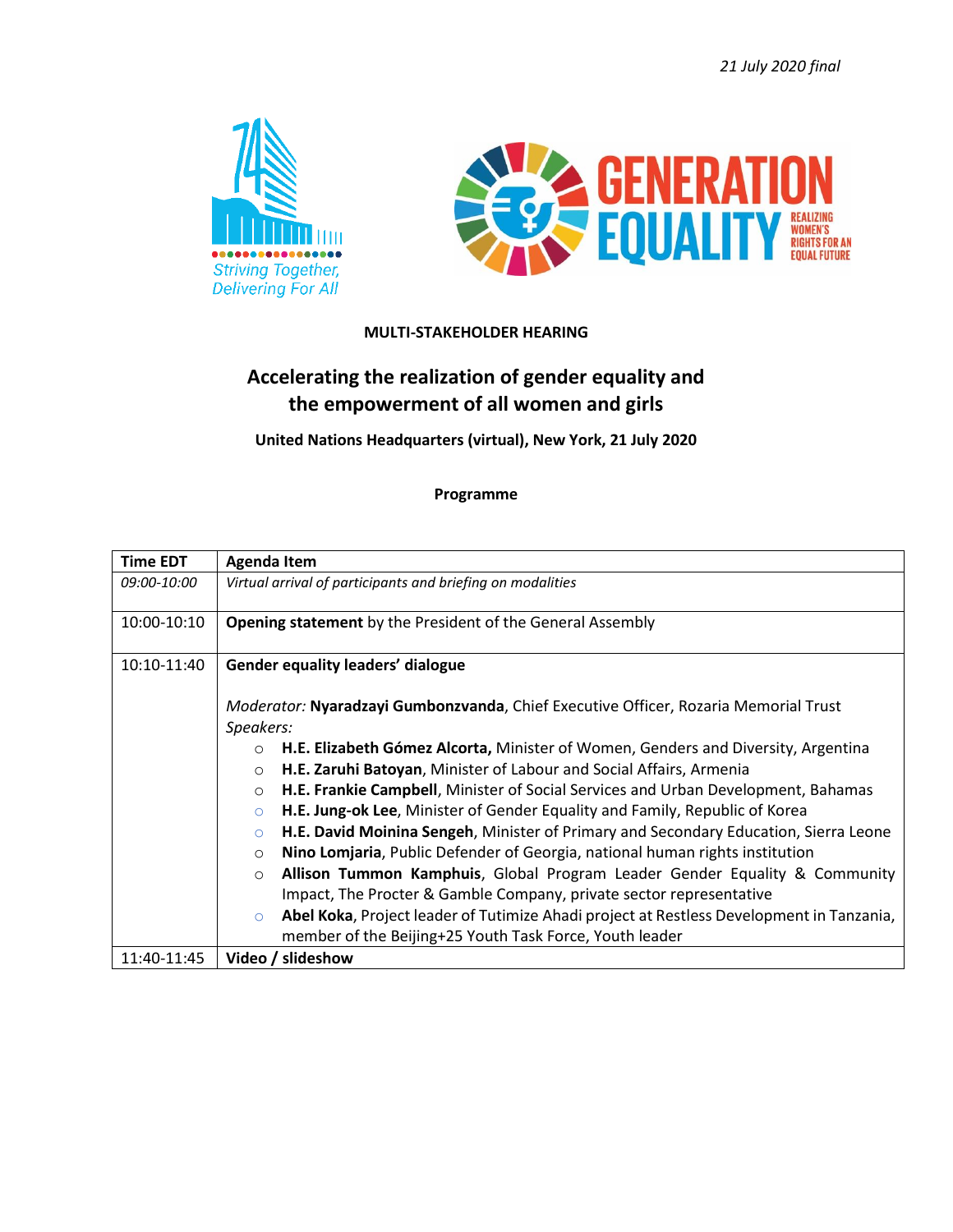| 11:45-12.50            | Interactive panel discussion: Women's and girls' voices, participation and leadership                                                                                                                                                                                                                                                                                                                                                                               |
|------------------------|---------------------------------------------------------------------------------------------------------------------------------------------------------------------------------------------------------------------------------------------------------------------------------------------------------------------------------------------------------------------------------------------------------------------------------------------------------------------|
|                        | Moderator: Chidi King, Director of the Equality Department of the International Trade Union<br>Confederation (ITUC)<br>Speakers:<br>Jessica Vega Ortega, President of Global Conclave of Indigenous Youth; promoter and<br>$\circ$<br>defender of the individual and collective rights of Indigenous Peoples<br>Aya Chebbi, African Union's Envoy on Youth<br>$\circ$<br>Risnawati Utami, Member, United Nations Committee on the Rights of Persons with<br>$\circ$ |
|                        | <b>Disabilities</b><br>Jeff Hearn, PhD, Senior Professor of Gender Studies, Örebro University, Sweden<br>$\circ$<br>Lydia Alpízar Durán, Co-Executive Director, Mexico and Central America Initiative of<br>$\circ$<br>Women Human Rights Defenders (IM-Defensoras)<br>Salam Al-Nukta, Founder and CEO of ChangeMakers, and member of the Beijing+25<br>$\circ$<br>Youth Task Force                                                                                 |
| 12:50-12:55            | Video / slideshow                                                                                                                                                                                                                                                                                                                                                                                                                                                   |
| 12:55-14:00            | Interactive panel discussion: Achieving gender equality is everyone's responsibility                                                                                                                                                                                                                                                                                                                                                                                |
|                        | Moderator: Eddie Ndopu, United Nations Secretary-General's Global Advocates for the<br>Sustainable Development Goals and Humanity & Inclusion's Global Ambassador<br>Speakers:<br>Humberto Carolo, Global Co-Chair, Men Engage and Executive Director, White Ribbon<br>$\circ$                                                                                                                                                                                      |
|                        | Anthony Keedi, Program Manager, Masculinities and Engaging Men in Gender Equality,<br>$\circ$<br>ABAAD Resource Center for Gender Equality, MENA Region                                                                                                                                                                                                                                                                                                             |
|                        | Misun Woo, Regional Coordinator, Asia Pacific Forum on Women in Law and<br>$\circ$<br>Development (APWLD)                                                                                                                                                                                                                                                                                                                                                           |
|                        | Stephan Loerke, CEO, World Federation of Advertisers and founding member of the<br>$\circ$<br>Unstereotype Alliance                                                                                                                                                                                                                                                                                                                                                 |
|                        | Martha Lucía Micher Camarena, Member of Parliament and leader of the Gender<br>$\circ$<br>Commission of the Upper House of Mexico                                                                                                                                                                                                                                                                                                                                   |
| 14:00-15:00<br>(BREAK) | Virtual arrival of participants and briefing on modalities                                                                                                                                                                                                                                                                                                                                                                                                          |